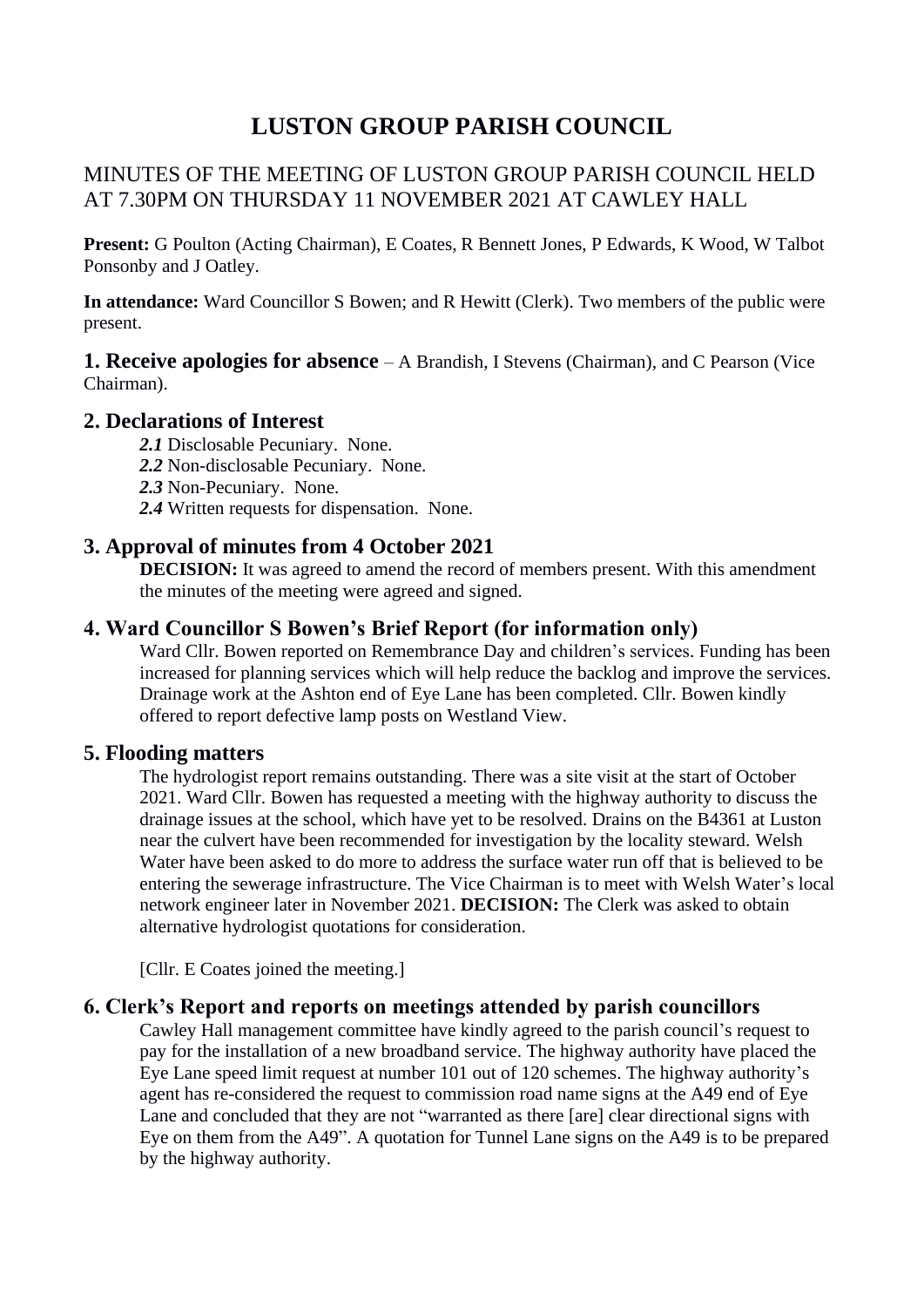West Mercia Police will attend the scheduled parish council meeting on Monday 6 December 2021 to talk about rural crime issues and prevention. A raised drain cover on Eye Lane has been reported. West Mercia Police have provided the community charter agreed earlier in the year. A member of the public who contacted the clerk was signposted to West Mercia Police.

#### **7. Matters raised by local residents**

A member of the public thanked Ward Cllr. Bowen and the Clerk regarding the drainage work completed by the highway authority at the Ashton end of Eye Lane and advised that reinstatement work had been completed. Cllr. Edwards invited members of the parish council to the annual general meeting of the Cawley Hall Committee.

#### **8. Planning**

*8.1* 213571 Land at Hill Farm, Eyton, HR6 0DU. Proposed creation of an Integrated Constructed Wetland (ICW) on previously arable farmland. The ICW will be connected to the final effluent from the local Wastewater Treatment Works (WWTW) to provide enhanced treatment to benefit the local watercourses. **COMMENT:** The parish council supports the proposed plans and suggested planting osiers.

*8.2* 213991 Tudor House, Luston, HR6 0EB. Proposed to reduce both the Yew (A) and Cypress (B) - reduced to approximately 50% of their current height. This is to minimise risk of failure towards the road and enable both trees to be more easily maintained. It is proposed that the two large lower limbs (and any smaller material as appropriate) on the south-side of the walnut be shortened and/or removed, as appropriate. These limbs are adjacent to a public footpath, and a bungalow (Sunnymeade). The tree has possible fungal decay beginning to appear and should the tree fail, these limbs would bias it toward the bungalow and footpath. **COMMENT:** The parish council supports the proposed tree work.

*8.3* 213763 The Brick House, Luston, HR6 0EB. Coniferous (cypress) hedge, marked 'A' on the sketch map, split into two stretches, separated by a large golden cypress in between. It is proposed that this hedge be reduced from its current height of approximately 12-14ft down to approximately 7-9 ft. The large golden cypress that is between two stretches of the hedge ('B' on the sketch map) will not be touched. **COMMENT:** The parish council supports the proposed tree work.

*8.4* Update on planning decisions. Herefordshire Council has granted planning permission for 212657 The Coach House, 212531 Mile End and 212938 Elmshade. Works to trees within a conservation area are allowed for 212997, 25 Townsend Park. Planning application 191066 Clee View Barn has been appealed and will be considered by a planning inspector.

# **9. Highways and environmental matters**

*9.1* Litter Pick – A verbal report on the litter pick undertaken on 30 October 2021 was noted. *9.2* Highways – Matters to bring to the attention of Balfour Beatty. **DECISION:** Potholes at Townsend Park and Westland View, Luston and on Kingsland road junction at Eyton. Road surface and raised drain at Lilac Grove. An overgrown hedge at Luston will be raised with the parish council's tree officer.

*9.3* Lengthsman and P3 footpaths. **DECISION:** Maintain grips along Eye Lane and scrape debris from gutters in Luston. Request the footpath officer checks a defective stile at Eyton - EY8 off Hill Road.